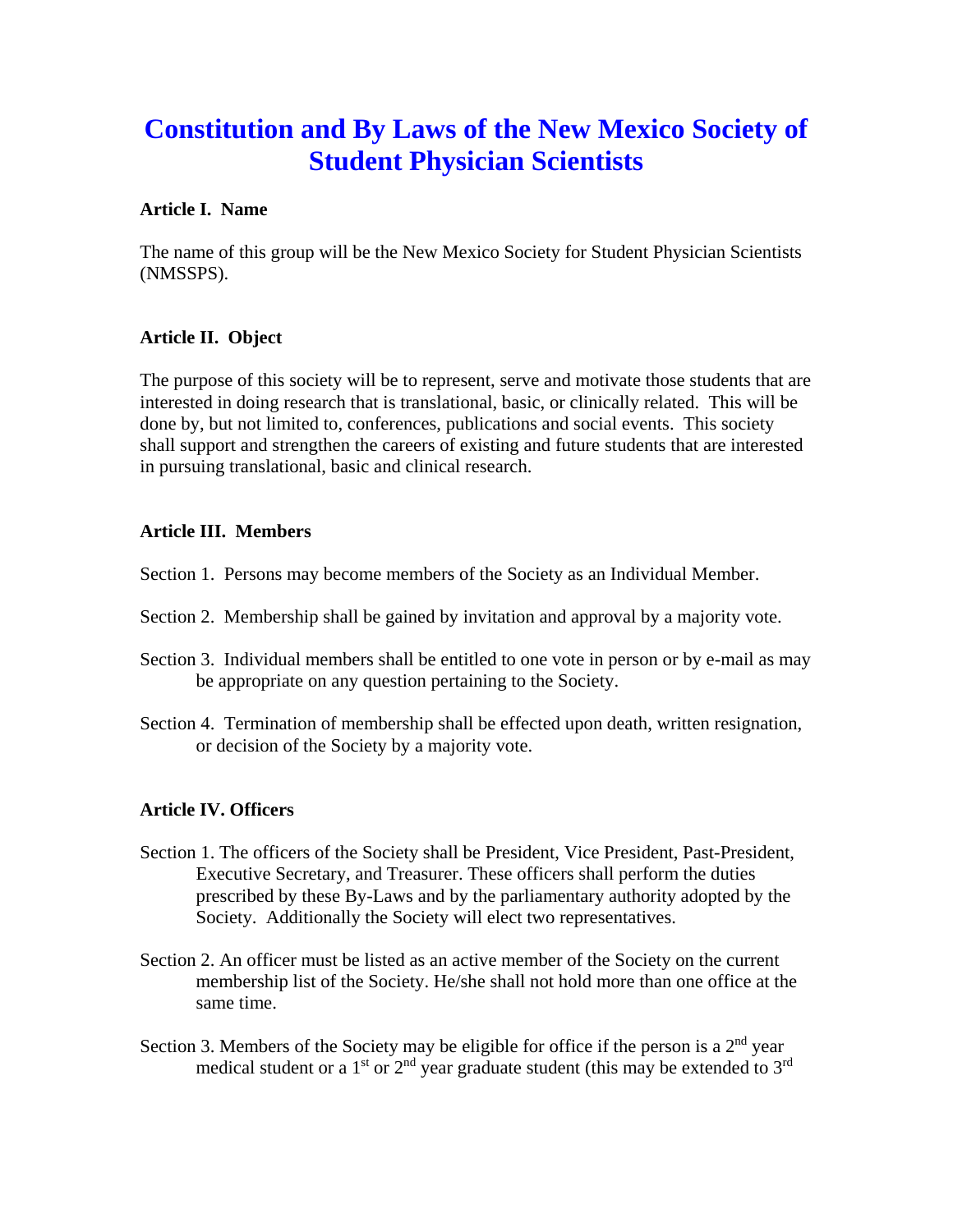year graduate students if their doctoral studies are for a period of 4 years instead of 3 years).

- Section 4. The terms of office for officers shall be for one year beginning on September  $12<sup>th</sup>$  of each year. Officers may not be elected to the same office for consecutive years.
- Section 5. If any office becomes vacant prior to the end of the term of office, a special election shall normally be called to fill the vacancy, but may be deferred at the discretion of the Society. If the vacancy is in the office of Secretary or Treasurer, the President, with the approval of the Society, may appoint a person to act in that office until a new person is elected.

#### **Article V. Duties of Officers**

- Section 1. The President shall be the chief executive office of NMSSPS. He/she shall preside at general meetings of the membership and all society meetings and shall be an ex-officio member of all standing and special committees, except as otherwise stated in these By-Laws. The President, upon completing his/her term in that office, shall assume the position of Past-President in the new term of office. The President will attend the annual chartering workshops and meetings as required by the University of New Mexico.
- Section 2. The Vice President shall assist the President and in the event the President can not or will not act in any manner through incapacity or any other reason, with the approval of the society, the Vice-President shall assume the duties of the President. He/she shall normally assume the position of President in the new term of office. The Vice President will chair the Awards Committee. Along with the President, the Vice President will attend the annual chartering workshops and meetings as required by the University of New Mexico.
- Section 3. The Secretary shall prepare and keep the minutes of the Society; shall be responsible for all records of the Society; shall keep the seal of the Society and shall execute all documents as appropriate by custom or law; shall issue notices to the Society and membership of all meetings and, in general, shall perform all duties incident to the office of Secretary and such other duties as may be assigned to him/her by the Council.
- Section 4. The Treasurer shall have charge and custody of and be responsible for all funds, securities, and assets of the Society, and shall deposit all such funds, assets or securities in the name of the Society in such bank depositories as shall be selected by the Officers. He/She shall keep a full accounting of all the Society's financial transactions and shall draw checks as authorized by the Officers. He/She shall file all reports required by the laws of any state, local, and national government and shall render a statement of the conditions of the Society at all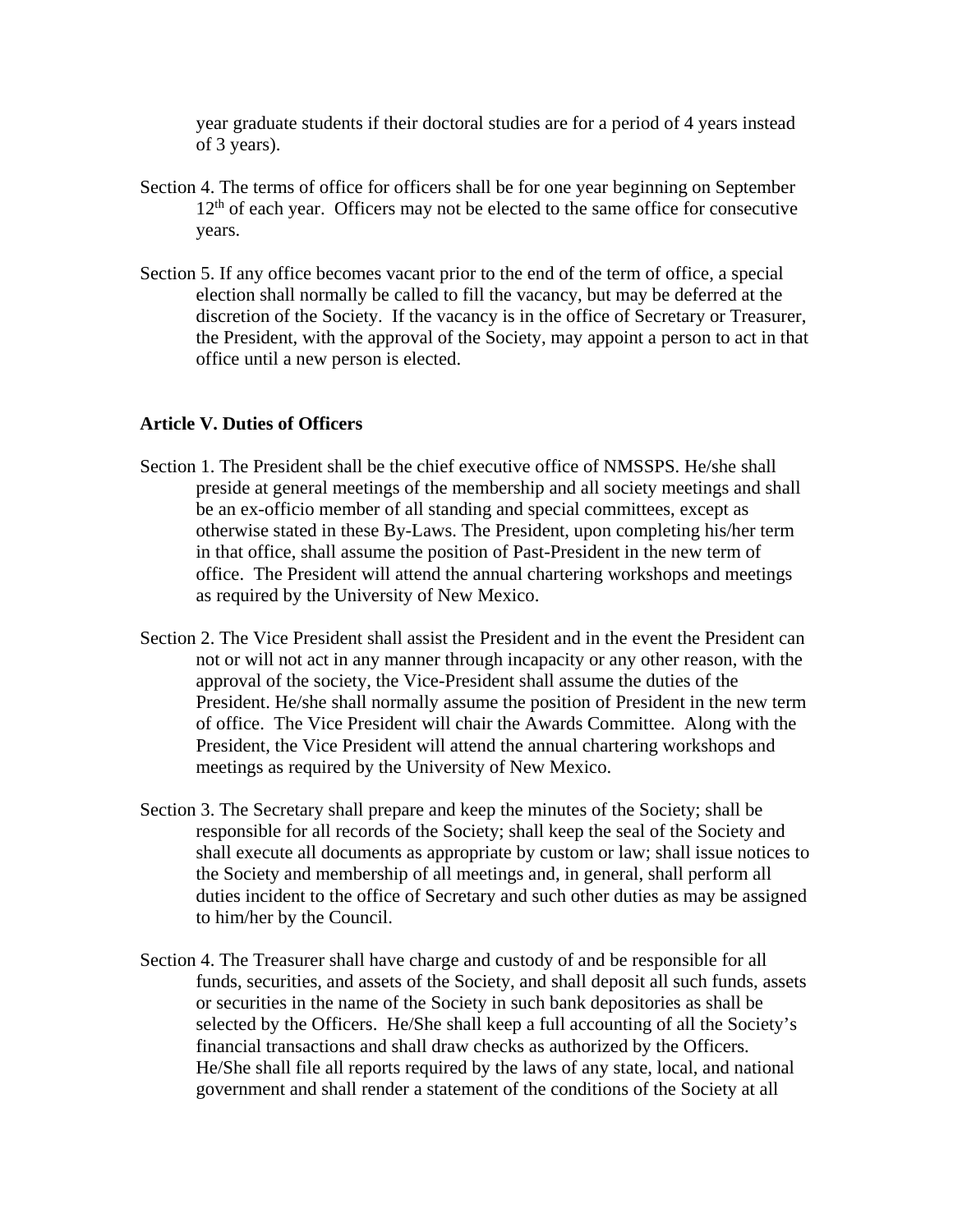meetings of the Officers and give a full financial report at the general meeting of the membership. He/She shall be familiar with all University of New Mexico funding opportunities through interaction with the Student Government Accounting Office (SGAO), and shall be responsible for filing applications for such funds as deemed necessary by the Officers. He/She shall, in general, perform all duties incident to the office of Treasurer and such other duties as may be assigned to him/her by the Officers.

Section 5. The Past-President shall assist the President and perform other duties as may be assigned by the President or Officers.

#### **Article VI. Executive Office**

- Section 1. The executive office consists of the officers, excluding the representatives, of the organization as chosen by all the members of the NMSSPS.
- Section 2. With regard to voting power, each member of the executive office has one vote.
- Section 3. The By-Laws of the Society will be reviewed annually and revised as necessary. The date of the review and any applicable revisions shall be noted at the end of the By-Laws.

#### **Article VII. Meeting and Conferences**

- Section 1. The NMSSPS will host a minimum of two administrative meetings a year. The meetings shall be held at the University of New Mexico in a site as selected by the officers.
- Section 2. An executive meeting shall be held at least once a year at the discretion of the executive office. At any Executive Office Meeting a majority of the executives shall constitute a quorum. All questions arising at these meetings will be subjected to a majority vote. In his/her absence, an executive officer may appoint a member of the organization to attend and vote at the meeting.
- Section 3. Special meetings may also take place during the academic year. All meetings shall be held upon the consent of all the executive officers. If for any reason, one of the officers can not attend, an appointed officer may take his/her place. In addition, the NMSSPS website will host a site for discussion of issues regarding the organization. In these discussions all members are permitted to participate. In the event of an issue regarding a vote, the executive office will discuss the issue above at the next executive meeting, or a meeting will be organized at the discretion of the executive office.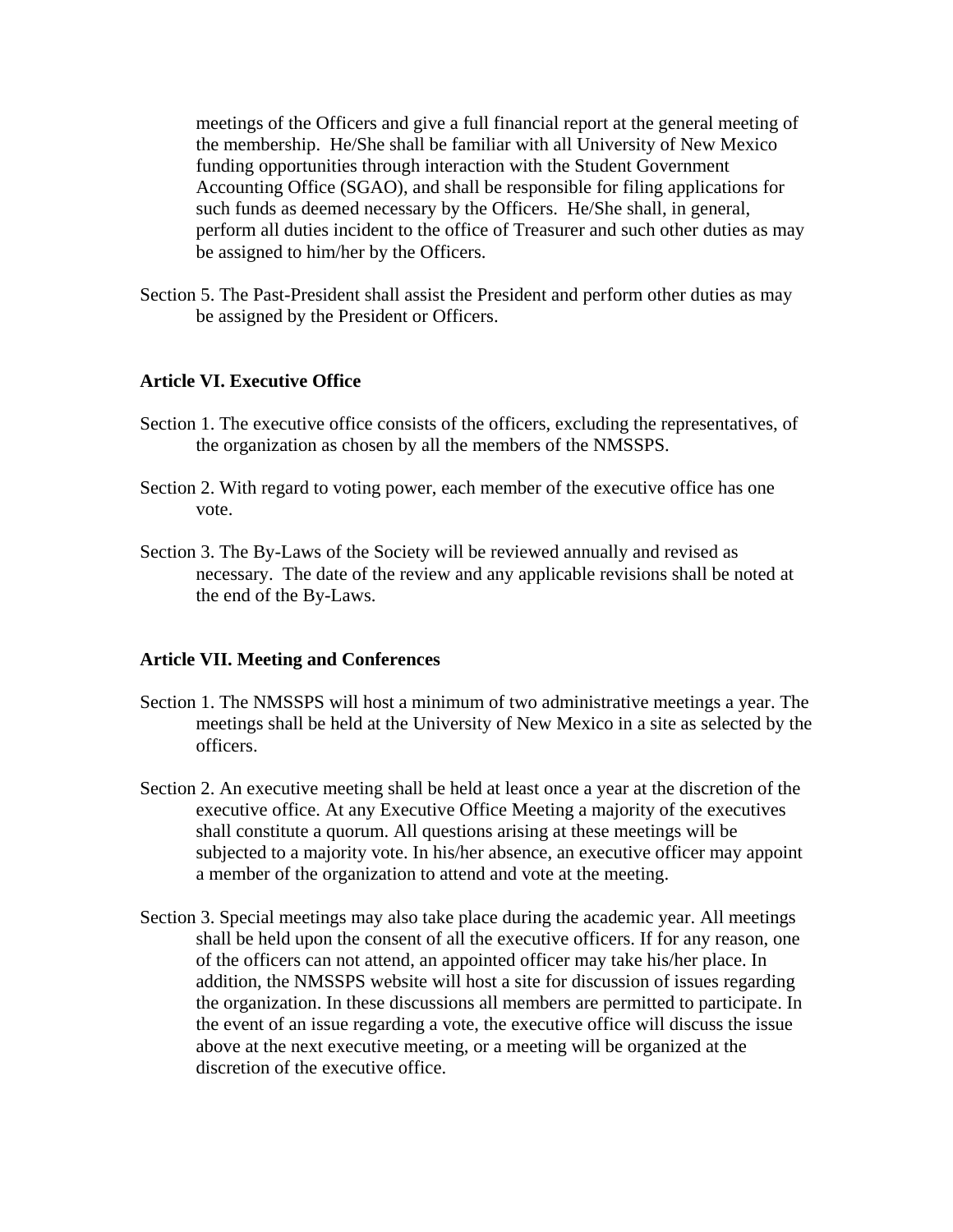#### **Article VIII. Committees**

- Section 1. Committees will be established by the Executive Office through the designation of a committee chair. The chair shall select a committee from members of the NMSSPS or as otherwise state in these By-Laws, subject to the approval by the President and Vice-President. The term of office for the appointed member will last until the next administrative meeting or as stated by the Executive Office. All committees are to report to the Executive Office Meetings as required.
- Section 2. The Conference Committee consists of the Chair and as many committee members as appointed by the Chair. The purpose of the Conference Committee is to assist the NMSSPS with the preparations and procedures for holding conferences involving the organization.
- Section 3. Other committees may take place in the organization and shall follow the requirements as stated in article VIII section 3. The committees will be: (1) a Publications Committee to assist with the distribution of information regarding events and other aspects of the NMSSPS, (2) a Membership Committee in order to monitor and promote memberships in addition to acting as mediators of membership-related issues, (3) an Ethics Committee in order to arbitrate on questions of dispute between members and the governing body, (4) the Awards Committee.
- Section 4. The president of the NMSSPS shall be a member of all committees.

## **Article IX. Finances**

- Section 1. The executive office shall determine the Annual Membership dues for the NMSSPS.
- Section 2. If after 2 months a NMSSPS member's annual dues remain unpaid, the executive office will first notify the member that their membership privileges have expired and allow three weeks for that member to remit payment. If no payment has been received by said time point, their name will be removed from the membership list, thereby withdrawing all privileges associated with Society membership.
- Section 3. There shall be a financial audit approved by the society treasurer and President at each change of office for approval by the incoming Executive Office, including the incoming treasurer.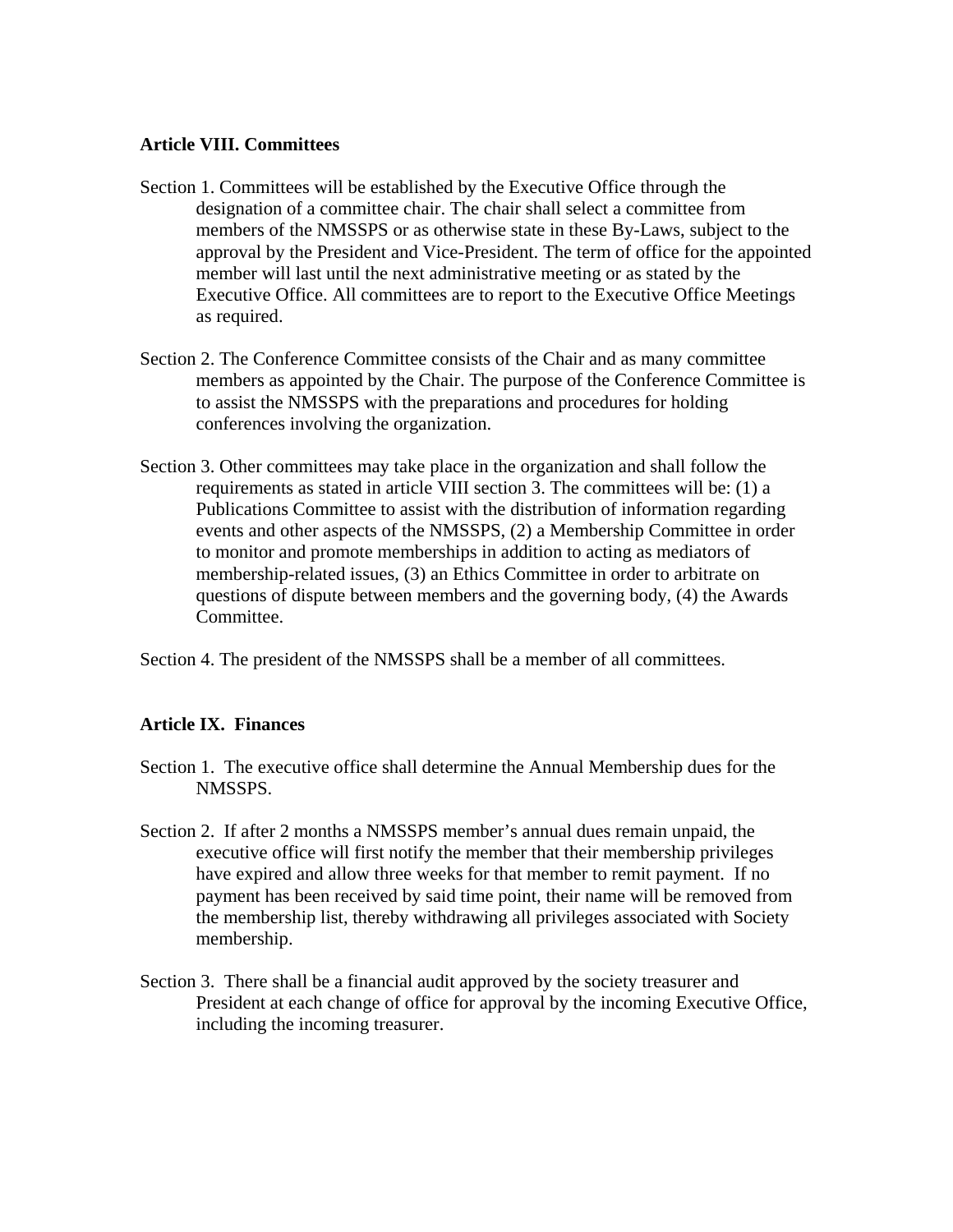- Section 4. There shall be no remuneration to individual officers or executive office members, except for expenses as incurred though their duties and approved by the Executive Office.
- Section 5. All checks and other documents implying financial obligations to society shall be signed by the treasurer and/or the president.

# **Article X. Publications**

- Section 1. Publications produced by NMSSPS shall be overseen by the Publications Committee with approval by the Executive Office.
- Section 2. When necessary an Editorial Board will be appointed to monitor larger publications. This board will consist of an Editor and as many Assistant Editors as necessary. The Editorial Board will be overseen by the Publications Committee.
- Section 3. The editor shall chair all meetings of the editorial board and shall have the right to sit at meetings of the executive office without voting privileges.
- Section 4. The term of the Publications Committee shall coincide with the terms of the officers of NMSSPS.

## **Article XI. Awards Committee**

- Section 1. The awards committee shall be chaired by the Vice President.
- Section 2. Members of the awards committee will be appointed from a list of active NMSSPS fellows during an open meeting.
- Section 3. The purpose of the committee shall be to present to the Executive Office for approval:
	- a. The necessary criteria, guidelines, and types of awards, presented by NMSSPS to individuals and institutions.
	- b. Any revisions and/or changes to existing criteria, guidelines, and types of awards they deem necessary.
	- c. A complete list of all candidates for each type of award as well as its own considered recommendations.

Section 4. The president alone may choose replacements upon resignations.

## **Article XII. Parliamentary Authority**